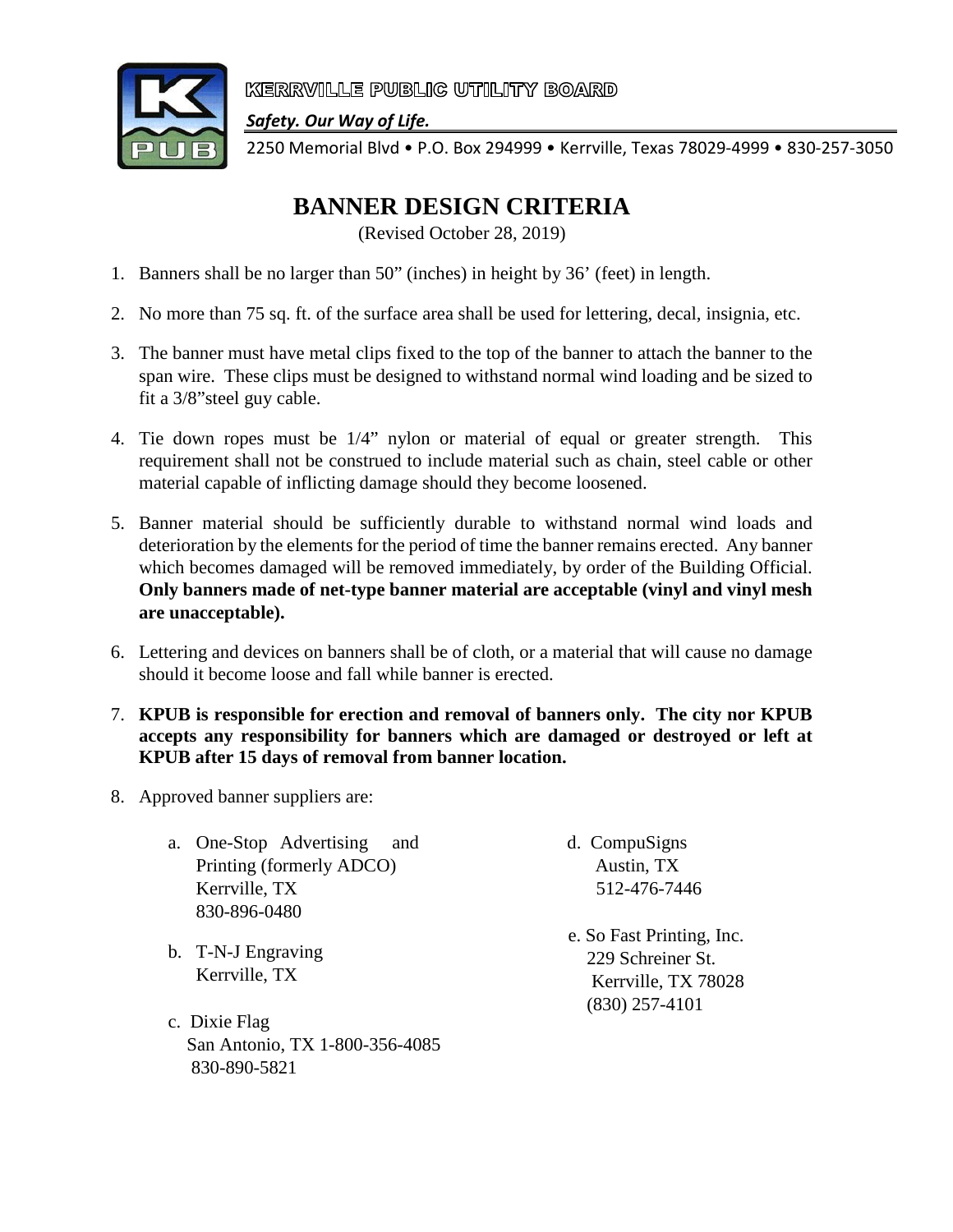9. To receive approval of alternate banner designs or manufacturers, a request must be submitted to the KPUB Engineering Department, 830-792-8232 at least 3 months in advance of the date the banner will be installed. The request must include complete specifications for and a sample of proposed fabric, clips, hardware and anchoring methods.

If the banner does not meet these criteria, no permit will be issued nor will such banner be installed.